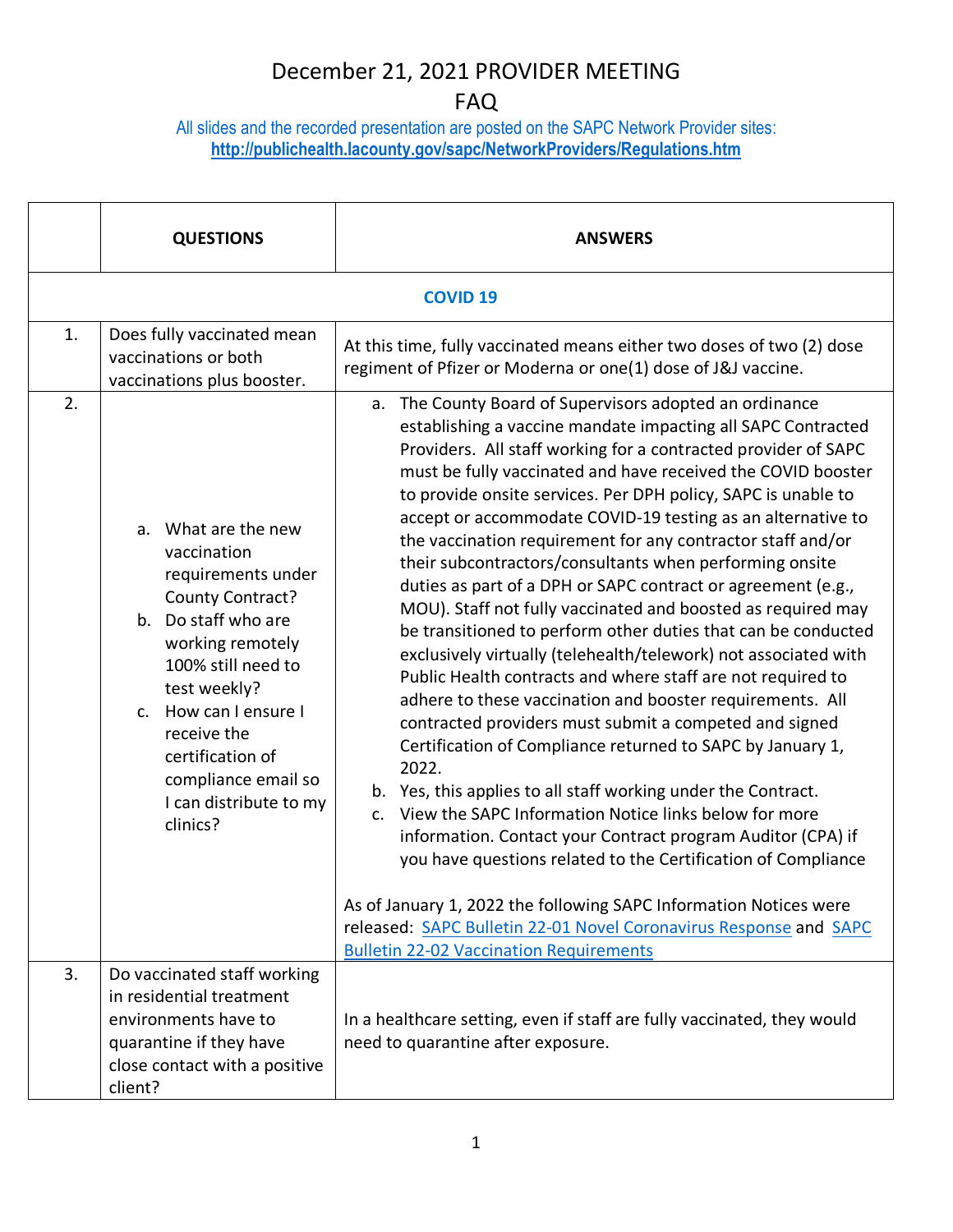#### FAQ

| 4.                                   | Is the current quarantine                                                                                                                                                     | Quarantine period is five (5) days, with additional required details as                                                                                                                                                                                                                                                                                                                                                                                                                                                                                                                                 |  |  |
|--------------------------------------|-------------------------------------------------------------------------------------------------------------------------------------------------------------------------------|---------------------------------------------------------------------------------------------------------------------------------------------------------------------------------------------------------------------------------------------------------------------------------------------------------------------------------------------------------------------------------------------------------------------------------------------------------------------------------------------------------------------------------------------------------------------------------------------------------|--|--|
|                                      | period for clients 10 or 14<br>days?                                                                                                                                          | outlined on the DPH COVID quarantine website:<br>http://publichealth.lacounty.gov/acd/ncorona2019/covidquarantine/.                                                                                                                                                                                                                                                                                                                                                                                                                                                                                     |  |  |
|                                      |                                                                                                                                                                               |                                                                                                                                                                                                                                                                                                                                                                                                                                                                                                                                                                                                         |  |  |
|                                      |                                                                                                                                                                               | <b>Special Programs and Initiatives</b>                                                                                                                                                                                                                                                                                                                                                                                                                                                                                                                                                                 |  |  |
| 5.                                   | What information can SAPC<br>provide related to Cal AIM<br>and how it will affect<br>processes (clinical, billing,<br>etc.)                                                   | SAPC recommends participation in information sessions related to<br>CalAIM provided by DHCS.<br>Additionally, there will be an information session regarding transitions<br>to CalAim by CIBHS. SAPC invites you to participate on January 13,<br>2022 from 10-11am. Register to participate at https://bit.ly/calaim13.<br>Additional dates will be posted soon.                                                                                                                                                                                                                                       |  |  |
| 6.                                   | Where can we find more<br>information about the<br><b>Tuition Incentive Program?</b>                                                                                          | The Tuition Incentive Program (TIP) Pilot information can be found on<br>the SAPC website at:<br>http://www.publichealth.lacounty.gov/sapc/public/workforce/tip.htm                                                                                                                                                                                                                                                                                                                                                                                                                                     |  |  |
| 7.                                   | <b>Besides attending Provider</b><br><b>Advisory Committee (PAC)</b><br>Meetings, how do we<br>become part of the PAC<br>Board/committee?                                     | Information regarding the PAC meetings can be found at;<br>http://publichealth.lacount.gov/sapc/providers/provider-advisory-<br>committee.htm<br>The terms of 50% of the PAC members expire at the end of the fiscal<br>year. There is a formal application process released in May for those<br>who are interested in applying to become a PAC member.                                                                                                                                                                                                                                                 |  |  |
| 8.                                   | Who can we contact to<br>discuss RBH expansion<br>options?                                                                                                                    | The System of Care staff are having meetings with current RBH<br>providers to discuss utilization and expansion. If you are a current RBH<br>Provider and have yet to meet with SAPC, please contact Sandy Song at<br>sasong@ph.lacounty.gov.                                                                                                                                                                                                                                                                                                                                                           |  |  |
| 9.                                   | Who is the contact person<br>for SBAT issues<br>(passwords/resets)?                                                                                                           | If you are locked out of your account, SAPC Information Systems can<br>be reached at 626) 299-4546.<br>For this and other information related to SBAT, please review the SBAT<br>User Guide:<br>http://publichealth.lacounty.gov/sapc/NetworkProviders/Sbat/SBATUs<br>erGuide.pdf                                                                                                                                                                                                                                                                                                                       |  |  |
| <b>Eligibility and Authorization</b> |                                                                                                                                                                               |                                                                                                                                                                                                                                                                                                                                                                                                                                                                                                                                                                                                         |  |  |
| 10.                                  | Can patients who are<br>eligible or enrolled in a<br>managed care plan (Kaiser,<br>LA Care, Health Net, etc.) be<br>served under SAPC's<br>specialty SUD treatment<br>system? | Yes. Managed Care plans have both a commercial and Medi-Cal line of<br>business. Those enrolled in Medi-Cal are eligible for specialty SUD<br>services and should not be turned away. Providers must ensure that<br>their staff are adequately trained on Medi-Cal managed care plans and<br>eligibility to SUD services including asking additional questions to<br>determine Medi-Cal eligibility or verifying eligibility through AEVS or<br>other process.<br>Some managed care plans are considered Other Heathcare Coverage<br>(OHC) and must be billed prior to billing SAPC. However, there are |  |  |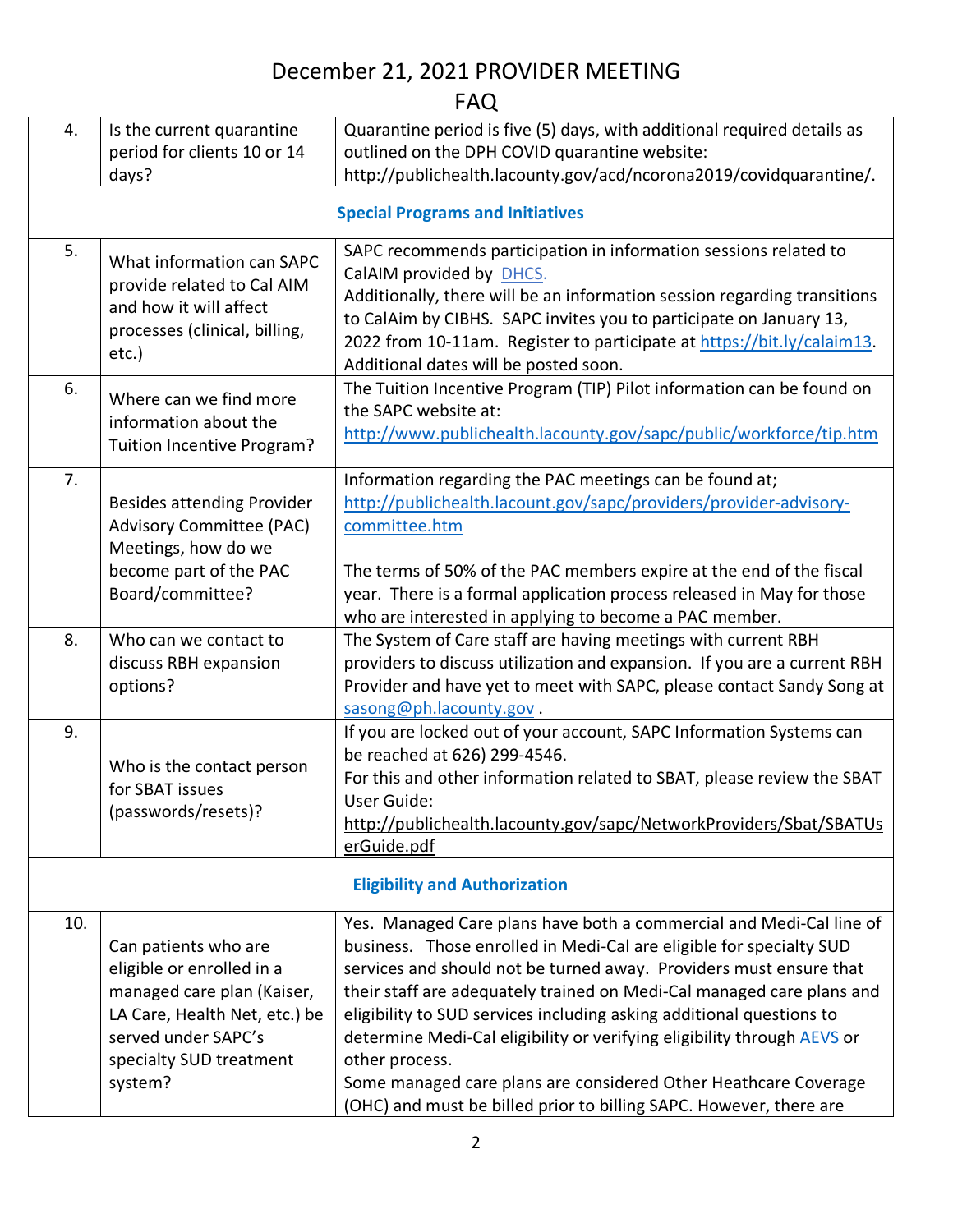### FAQ

|  |     |                                                                                   | exceptions where staff need to verify at time of admission. Medi-cal      |
|--|-----|-----------------------------------------------------------------------------------|---------------------------------------------------------------------------|
|  |     |                                                                                   | mandates that patients cannot be denied certified if an OHC is present.   |
|  |     |                                                                                   | Please review the various OHC presentation from previous provider         |
|  |     |                                                                                   | meetings and Sage communications.                                         |
|  | 11. |                                                                                   | My healthla@dhs.lacounty.gov or call MHLA general phone at (626)          |
|  |     | How can we verify eligibility                                                     | 525-5789 to verify MHLA enrollments. For questions related to MHLA        |
|  |     | of MHLA?                                                                          | contact Anna Gorman at agorman@dhs.lacounty.gov or the general            |
|  |     |                                                                                   | email: myhealthla@dhs.lacounty.gov                                        |
|  | 12. | How do you set up a My<br>Health LA patient in the<br>financial eligibility (FE)? | Please view SAPC Sage page to view many of the trainings that have        |
|  |     |                                                                                   | occurred related to Sage Finance including MHLA financial eligibility.    |
|  |     |                                                                                   | Select Finance> Billing>Trainings to find "Updating Financial Eligibility |
|  |     |                                                                                   | Admitted Under Other County Funding or MHLA" (01/06/20).                  |
|  | 13. | Should providers request a                                                        |                                                                           |
|  |     | Non-DMC authorization                                                             |                                                                           |
|  |     | when a patient has applied                                                        | Yes. Please review the SAPC IN 20-10 pages 8 and 9 that outlines this     |
|  |     | for Medi-Cal and/or is Medi-                                                      | process.                                                                  |
|  |     | Cal eligible in another                                                           |                                                                           |
|  |     | County or wait until                                                              |                                                                           |
|  |     | eligibility has been<br>confirmed.                                                |                                                                           |
|  |     | What are the consequences                                                         | Authorizations and reauthorizations submitted after 30 days from the      |
|  | 14. | if Residential                                                                    | date of service will be considered late authorization requests. UM        |
|  |     | authorizations/reauthorizati                                                      | reviews all authorization requests submitted, and late submissions are    |
|  |     | ons are not submitted to                                                          | in jeopardy of denial, or of UM abbreviating the approved                 |
|  |     | QI/UM within 30 days of                                                           | authorizations period where dates of services falling outside of the 30-  |
|  |     | admission or within 30 days                                                       | day time frame may not be covered, if there is not a documented           |
|  |     | of the start date of                                                              | exception to the 30-day rule filed as a miscellaneous note.               |
|  |     | reauthorization?                                                                  |                                                                           |
|  |     |                                                                                   | The two (2) exceptions to the 30-day timeliness of documentation rule     |
|  |     |                                                                                   | are: delays pending establishment of financial eligibility due to benefit |
|  |     |                                                                                   | outside of Los Angeles County transfer and those who have applied for     |
|  |     |                                                                                   | Medi-Cal, but whose DMC benefits have not yet been established.           |
|  | 15. | What responsibilities do                                                          |                                                                           |
|  |     | providers have in terms of                                                        |                                                                           |
|  |     | the Notice of Adverse                                                             | See the table on page 193 of the <b>SAPC Provider Manual</b> for          |
|  |     | <b>Benefit Determination</b>                                                      | information on the Provider Responsibility of NOABD process.              |
|  |     | (NOABD)?                                                                          |                                                                           |
|  |     | Is the Notice of Adverse                                                          |                                                                           |
|  | 16. | <b>Benefit Determination</b>                                                      | Yes, to access information related to the NOABD process for               |
|  |     | (NOABD) used for<br>Residential levels of care,<br>but not with OTP providers?    | Residential Services (3.1, 3.3 and 3.5) and not with OTP providers, see   |
|  |     |                                                                                   | SAPC Utilization Management Updates 12/21/21 for more information         |
|  |     |                                                                                   | regarding NOABD process.                                                  |
|  |     |                                                                                   |                                                                           |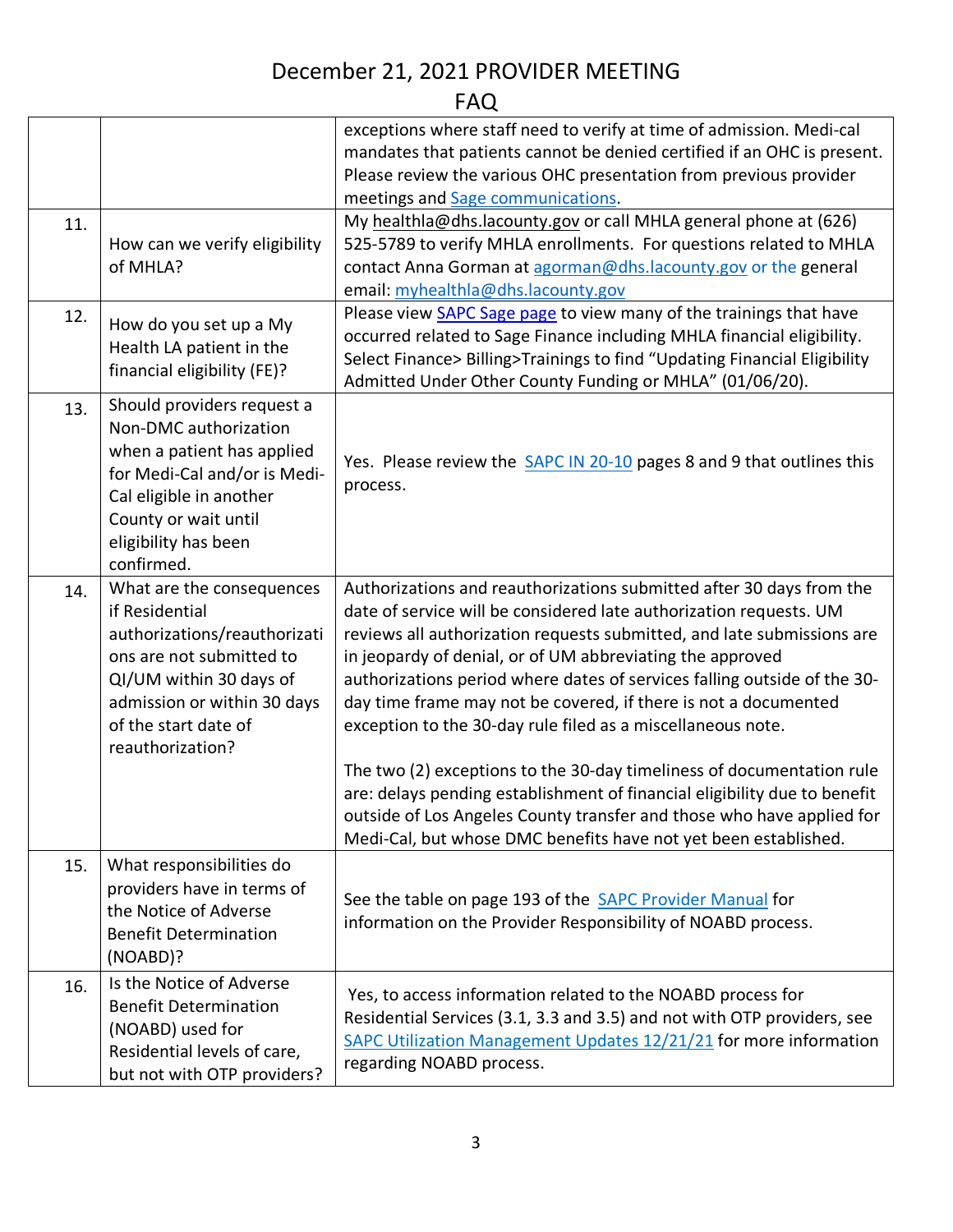### FAQ

| <b>Finance and Sage</b> |                                                                                                                                                                                                                                                       |                                                                                                                                                                                                                                                                                                                                                                                                                           |
|-------------------------|-------------------------------------------------------------------------------------------------------------------------------------------------------------------------------------------------------------------------------------------------------|---------------------------------------------------------------------------------------------------------------------------------------------------------------------------------------------------------------------------------------------------------------------------------------------------------------------------------------------------------------------------------------------------------------------------|
| 17.                     | Where can I find the current<br>cost-based payment<br>process utilized during<br>COVID-19? Will SAPC<br>continue this process?                                                                                                                        | The SAPC IN 21-08 Novel Coronavirus (COVID-19) Response outlines<br>the current cost-based payment process.<br>SAPC will be sunsetting the cost-based payment process as of<br>December 31, 2021 and returning to settlement of lesser of costs or<br>charges (i.e., cost reconciliation) beginning January 1, 2022. An<br>updated SAPC IN will be available soon.                                                        |
| 18.                     | When will Primary Sage<br>Users be able to bill Other<br>Heath Coverage (OHC) that<br>the insurance has refused<br>payments for?                                                                                                                      | While this information is not yet available, an Other Health Coverage<br>Billing Manual will be available soon.                                                                                                                                                                                                                                                                                                           |
| 19.                     | When billing for patient<br>services, do we include<br>documentation time on top<br>of the number of units of<br>direct services?                                                                                                                     | Documentation time varies based on level of care. Please refer to the<br>Provider Manual, page 179 and the Rates Matrix.                                                                                                                                                                                                                                                                                                  |
| 20.                     | Will LVN's or Psych Techs<br>who are licensed, but not<br>AOD registered or certified<br>be billable through SAPC<br>since these positions are<br>necessary for monitoring<br>the high utilization of<br>medications for clients in<br>SUD treatment? | It is currently allowable for LVN's or Psych Techs to provide services,<br>however these services are not reimbursable/billable given current<br>state policy. All non LPHA staff need to be a registered or certified AOD<br>counselor to bill for services within DMC.                                                                                                                                                  |
| 21.                     | a. What are the Short<br>Doyle claiming<br>system telehealth<br><b>Modifier Codes that</b><br>will be required as of<br>11/1/21?<br>b. Is Sage configured<br>for us to utilize these<br>codes?                                                        | a. In accordance with <b>BHIN 21-047</b> , the following telehealth<br>modifier codes will be used: Place of Service code 02 with<br>modifier GT for telehealth (audio and video synchronous) and<br>Place of Service Code 02 with SC for modifier for telephone<br>(audio only).<br>b. Yes, SAPC is currently experiencing delays in configuration and<br>will implement by February 1, 2022.                            |
| 22.                     | Where can we find the<br><b>Critical Error Report?</b>                                                                                                                                                                                                | The Critical Error Report is available to Secondary Providers through<br>the SFTP protocol. Please refer to the following Critical Error Report<br>Workflow. If you need to request Critical Error reports for previously<br>submitted 837 files, please use the form<br>http://publichealth.lacounty.gov/sapc/NetworkProviders/ITForms/Sap<br>cITProviderRequestForm.pdf and email to<br>SapcProviderReq@ph.lacounty.gov |